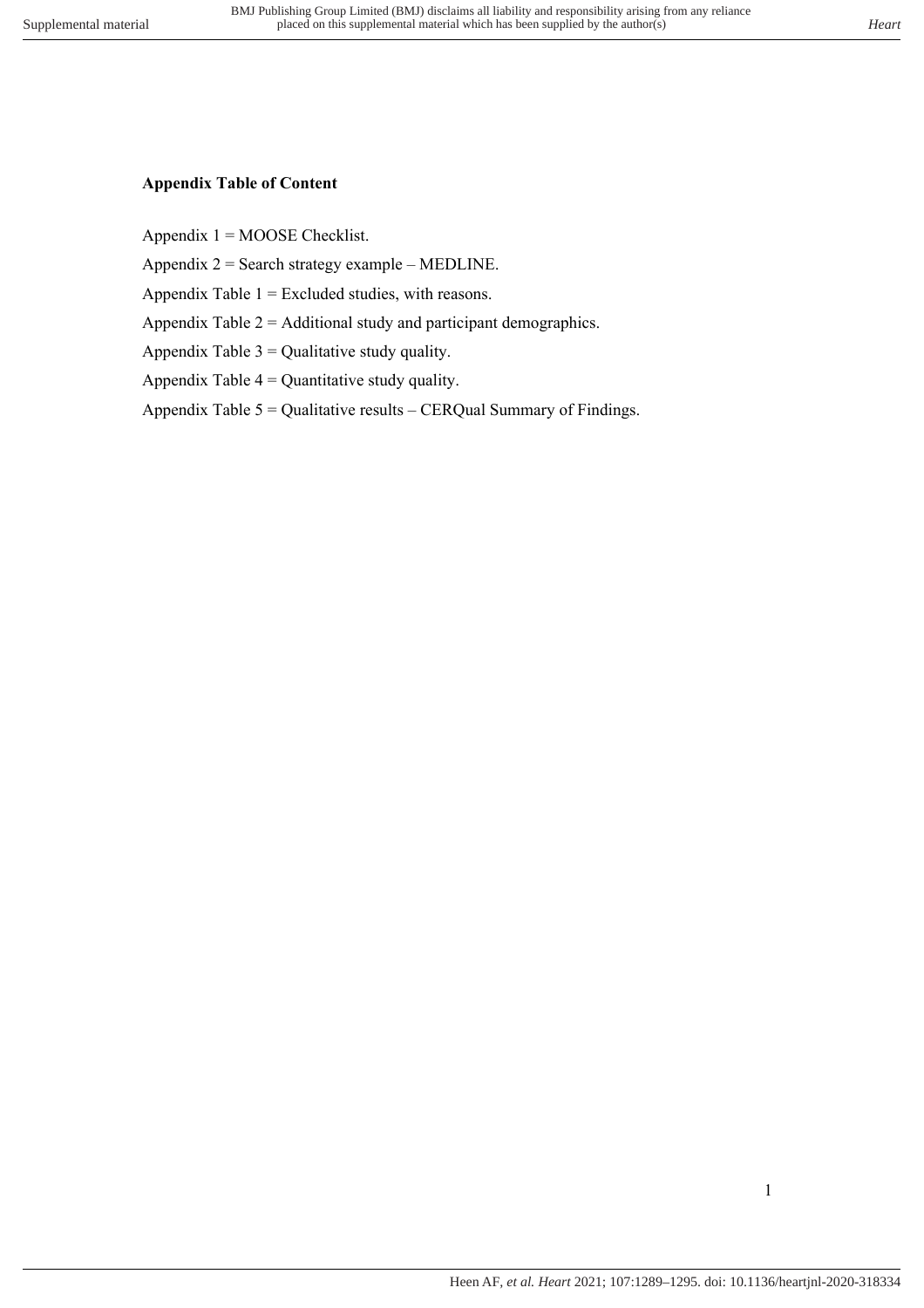### **Appendix 1. MOOSE Checklist for Meta-analyses of Observational Studies**

|                                        |                                                                         | <b>Reported</b> |  |  |  |
|----------------------------------------|-------------------------------------------------------------------------|-----------------|--|--|--|
| <b>Item No</b>                         | Recommendation                                                          | on Page         |  |  |  |
|                                        |                                                                         | N <sub>0</sub>  |  |  |  |
| Reporting of background should include |                                                                         |                 |  |  |  |
| 1                                      | Problem definition                                                      | $\overline{3}$  |  |  |  |
| 2                                      | Hypothesis statement                                                    | N/A             |  |  |  |
| 3                                      | Description of study outcome(s)                                         | 4               |  |  |  |
| 4                                      | Type of exposure or intervention used                                   | $\overline{4}$  |  |  |  |
| 5                                      | Type of study designs used                                              | 4               |  |  |  |
| 6                                      | Study population                                                        | $\overline{4}$  |  |  |  |
|                                        | Reporting of search strategy should include                             |                 |  |  |  |
| $\tau$                                 | Qualifications of searchers (e.g., librarians and investigators)        | 3,4             |  |  |  |
|                                        | Search strategy, including time period included in the synthesis and    |                 |  |  |  |
| 8                                      | key words                                                               | $3, 25-27$      |  |  |  |
| 9                                      | Effort to include all available studies, including contact with authors | 3,4             |  |  |  |
| 10                                     | Databases and registries searched                                       | $\overline{4}$  |  |  |  |
| 11                                     | Search software used, name and version, including special features      | N/A             |  |  |  |
|                                        | used (e.g., explosion)                                                  |                 |  |  |  |
| 12                                     | Use of hand searching (e.g., reference lists of obtained articles)      | $\overline{4}$  |  |  |  |
| 13                                     | List of citations located and those excluded, including justification   | 16, 28-30       |  |  |  |
| 14                                     | Method of addressing articles published in languages other than         |                 |  |  |  |
|                                        | English                                                                 | N/A             |  |  |  |
| 15                                     | Method of handling abstracts and unpublished studies                    | 4               |  |  |  |
| 16                                     | Description of any contact with authors                                 | 4               |  |  |  |
| Reporting of methods should include    |                                                                         |                 |  |  |  |
| 17                                     | Description of relevance or appropriateness of studies assembled for    | 5               |  |  |  |
|                                        | assessing the hypothesis to be tested                                   |                 |  |  |  |
| 18                                     | Rationale for the selection and coding of data (e.g., sound clinical    | 5               |  |  |  |
|                                        | principles or convenience)                                              |                 |  |  |  |
| 19                                     | Documentation of how data were classified and coded (e.g.,              | 5               |  |  |  |
|                                        | multiple raters, blinding and interrater reliability)                   |                 |  |  |  |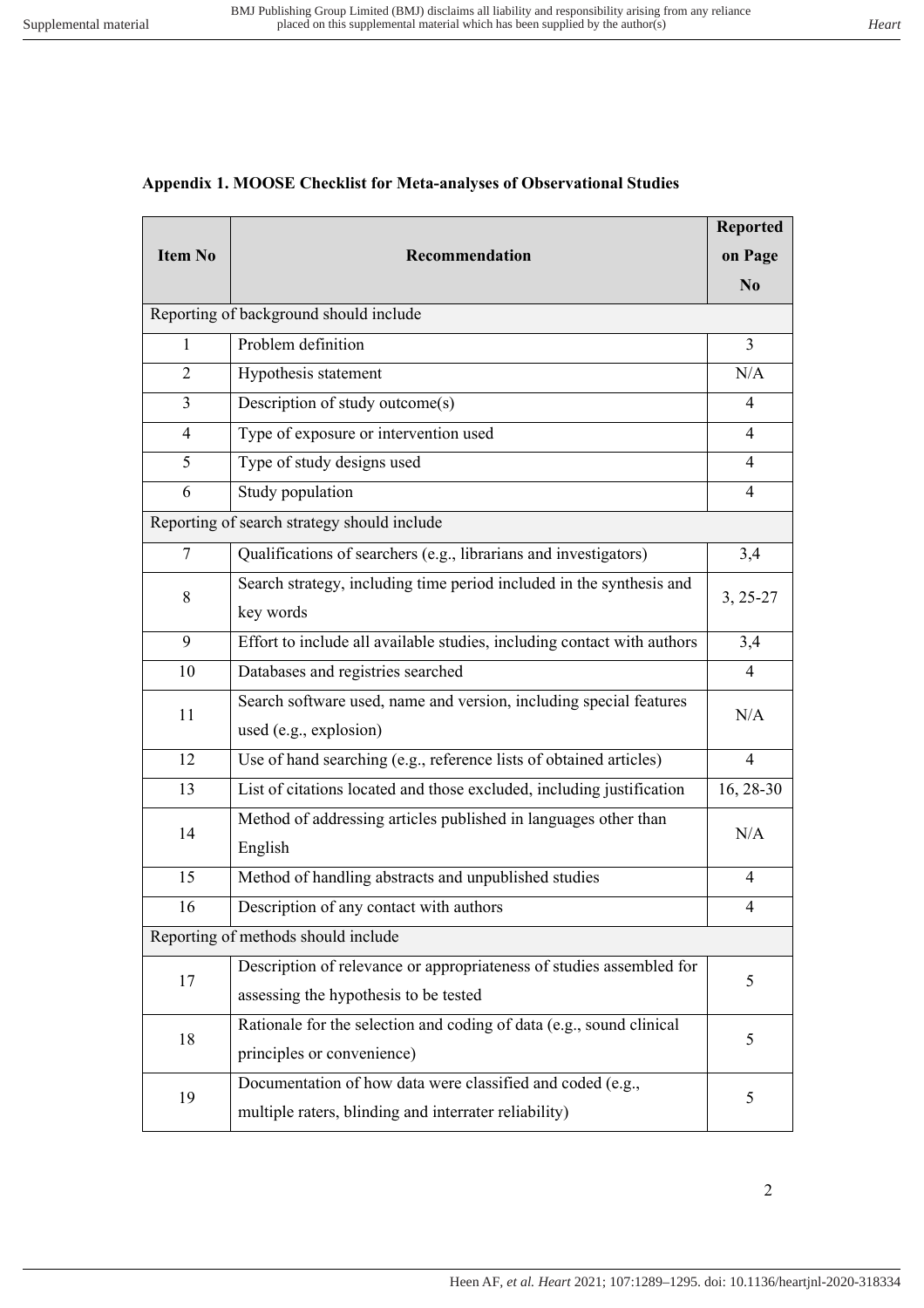| N/A<br>controls in studies where appropriate)<br>Assessment of study quality, including blinding of quality assessors,<br>21<br>5<br>stratification or regression on possible predictors of study results<br>22<br>Assessment of heterogeneity<br>N/A<br>Description of statistical methods (e.g., complete description of<br>fixed or random effects models, justification of whether the chosen<br>23<br>models account for predictors of study results, dose-response<br>N/A<br>models, or cumulative meta-analysis) in sufficient detail to be<br>replicated<br>$16 - 22$<br>Provision of appropriate tables and graphics<br>24<br>Reporting of results should include<br>Graphic summarizing individual study estimates and overall<br>25<br>N/A<br>estimate<br>Table giving descriptive information for each study included<br>26<br>17<br>Results of sensitivity testing (e.g., subgroup analysis)<br>N/A<br>27<br>Indication of statistical uncertainty of findings<br>N/A<br>28<br>Reporting of discussion should include<br>Quantitative assessment of bias (e.g., publication bias)<br>N/A<br>29<br>Justification for exclusion (e.g., exclusion of non-English language<br>30<br>N/A<br>citations)<br>Assessment of quality of included studies<br>31<br>33, 34<br>Reporting of conclusions should include<br>$12 - 14$<br>Consideration of alternative explanations for observed results<br>32<br>Generalization of the conclusions (i.e., appropriate for the data<br>33<br>14<br>presented and within the domain of the literature review)<br>Guidelines for future research<br>34<br>14<br>35<br>Disclosure of funding source<br>16 | 20 | Assessment of confounding (e.g., comparability of cases and |  |  |
|-----------------------------------------------------------------------------------------------------------------------------------------------------------------------------------------------------------------------------------------------------------------------------------------------------------------------------------------------------------------------------------------------------------------------------------------------------------------------------------------------------------------------------------------------------------------------------------------------------------------------------------------------------------------------------------------------------------------------------------------------------------------------------------------------------------------------------------------------------------------------------------------------------------------------------------------------------------------------------------------------------------------------------------------------------------------------------------------------------------------------------------------------------------------------------------------------------------------------------------------------------------------------------------------------------------------------------------------------------------------------------------------------------------------------------------------------------------------------------------------------------------------------------------------------------------------------------------------------------------------------------------------------------|----|-------------------------------------------------------------|--|--|
|                                                                                                                                                                                                                                                                                                                                                                                                                                                                                                                                                                                                                                                                                                                                                                                                                                                                                                                                                                                                                                                                                                                                                                                                                                                                                                                                                                                                                                                                                                                                                                                                                                                     |    |                                                             |  |  |
|                                                                                                                                                                                                                                                                                                                                                                                                                                                                                                                                                                                                                                                                                                                                                                                                                                                                                                                                                                                                                                                                                                                                                                                                                                                                                                                                                                                                                                                                                                                                                                                                                                                     |    |                                                             |  |  |
|                                                                                                                                                                                                                                                                                                                                                                                                                                                                                                                                                                                                                                                                                                                                                                                                                                                                                                                                                                                                                                                                                                                                                                                                                                                                                                                                                                                                                                                                                                                                                                                                                                                     |    |                                                             |  |  |
|                                                                                                                                                                                                                                                                                                                                                                                                                                                                                                                                                                                                                                                                                                                                                                                                                                                                                                                                                                                                                                                                                                                                                                                                                                                                                                                                                                                                                                                                                                                                                                                                                                                     |    |                                                             |  |  |
|                                                                                                                                                                                                                                                                                                                                                                                                                                                                                                                                                                                                                                                                                                                                                                                                                                                                                                                                                                                                                                                                                                                                                                                                                                                                                                                                                                                                                                                                                                                                                                                                                                                     |    |                                                             |  |  |
|                                                                                                                                                                                                                                                                                                                                                                                                                                                                                                                                                                                                                                                                                                                                                                                                                                                                                                                                                                                                                                                                                                                                                                                                                                                                                                                                                                                                                                                                                                                                                                                                                                                     |    |                                                             |  |  |
|                                                                                                                                                                                                                                                                                                                                                                                                                                                                                                                                                                                                                                                                                                                                                                                                                                                                                                                                                                                                                                                                                                                                                                                                                                                                                                                                                                                                                                                                                                                                                                                                                                                     |    |                                                             |  |  |
|                                                                                                                                                                                                                                                                                                                                                                                                                                                                                                                                                                                                                                                                                                                                                                                                                                                                                                                                                                                                                                                                                                                                                                                                                                                                                                                                                                                                                                                                                                                                                                                                                                                     |    |                                                             |  |  |
|                                                                                                                                                                                                                                                                                                                                                                                                                                                                                                                                                                                                                                                                                                                                                                                                                                                                                                                                                                                                                                                                                                                                                                                                                                                                                                                                                                                                                                                                                                                                                                                                                                                     |    |                                                             |  |  |
|                                                                                                                                                                                                                                                                                                                                                                                                                                                                                                                                                                                                                                                                                                                                                                                                                                                                                                                                                                                                                                                                                                                                                                                                                                                                                                                                                                                                                                                                                                                                                                                                                                                     |    |                                                             |  |  |
|                                                                                                                                                                                                                                                                                                                                                                                                                                                                                                                                                                                                                                                                                                                                                                                                                                                                                                                                                                                                                                                                                                                                                                                                                                                                                                                                                                                                                                                                                                                                                                                                                                                     |    |                                                             |  |  |
|                                                                                                                                                                                                                                                                                                                                                                                                                                                                                                                                                                                                                                                                                                                                                                                                                                                                                                                                                                                                                                                                                                                                                                                                                                                                                                                                                                                                                                                                                                                                                                                                                                                     |    |                                                             |  |  |
|                                                                                                                                                                                                                                                                                                                                                                                                                                                                                                                                                                                                                                                                                                                                                                                                                                                                                                                                                                                                                                                                                                                                                                                                                                                                                                                                                                                                                                                                                                                                                                                                                                                     |    |                                                             |  |  |
|                                                                                                                                                                                                                                                                                                                                                                                                                                                                                                                                                                                                                                                                                                                                                                                                                                                                                                                                                                                                                                                                                                                                                                                                                                                                                                                                                                                                                                                                                                                                                                                                                                                     |    |                                                             |  |  |
|                                                                                                                                                                                                                                                                                                                                                                                                                                                                                                                                                                                                                                                                                                                                                                                                                                                                                                                                                                                                                                                                                                                                                                                                                                                                                                                                                                                                                                                                                                                                                                                                                                                     |    |                                                             |  |  |
|                                                                                                                                                                                                                                                                                                                                                                                                                                                                                                                                                                                                                                                                                                                                                                                                                                                                                                                                                                                                                                                                                                                                                                                                                                                                                                                                                                                                                                                                                                                                                                                                                                                     |    |                                                             |  |  |
|                                                                                                                                                                                                                                                                                                                                                                                                                                                                                                                                                                                                                                                                                                                                                                                                                                                                                                                                                                                                                                                                                                                                                                                                                                                                                                                                                                                                                                                                                                                                                                                                                                                     |    |                                                             |  |  |
|                                                                                                                                                                                                                                                                                                                                                                                                                                                                                                                                                                                                                                                                                                                                                                                                                                                                                                                                                                                                                                                                                                                                                                                                                                                                                                                                                                                                                                                                                                                                                                                                                                                     |    |                                                             |  |  |
|                                                                                                                                                                                                                                                                                                                                                                                                                                                                                                                                                                                                                                                                                                                                                                                                                                                                                                                                                                                                                                                                                                                                                                                                                                                                                                                                                                                                                                                                                                                                                                                                                                                     |    |                                                             |  |  |
|                                                                                                                                                                                                                                                                                                                                                                                                                                                                                                                                                                                                                                                                                                                                                                                                                                                                                                                                                                                                                                                                                                                                                                                                                                                                                                                                                                                                                                                                                                                                                                                                                                                     |    |                                                             |  |  |
|                                                                                                                                                                                                                                                                                                                                                                                                                                                                                                                                                                                                                                                                                                                                                                                                                                                                                                                                                                                                                                                                                                                                                                                                                                                                                                                                                                                                                                                                                                                                                                                                                                                     |    |                                                             |  |  |
|                                                                                                                                                                                                                                                                                                                                                                                                                                                                                                                                                                                                                                                                                                                                                                                                                                                                                                                                                                                                                                                                                                                                                                                                                                                                                                                                                                                                                                                                                                                                                                                                                                                     |    |                                                             |  |  |
|                                                                                                                                                                                                                                                                                                                                                                                                                                                                                                                                                                                                                                                                                                                                                                                                                                                                                                                                                                                                                                                                                                                                                                                                                                                                                                                                                                                                                                                                                                                                                                                                                                                     |    |                                                             |  |  |
|                                                                                                                                                                                                                                                                                                                                                                                                                                                                                                                                                                                                                                                                                                                                                                                                                                                                                                                                                                                                                                                                                                                                                                                                                                                                                                                                                                                                                                                                                                                                                                                                                                                     |    |                                                             |  |  |
|                                                                                                                                                                                                                                                                                                                                                                                                                                                                                                                                                                                                                                                                                                                                                                                                                                                                                                                                                                                                                                                                                                                                                                                                                                                                                                                                                                                                                                                                                                                                                                                                                                                     |    |                                                             |  |  |
|                                                                                                                                                                                                                                                                                                                                                                                                                                                                                                                                                                                                                                                                                                                                                                                                                                                                                                                                                                                                                                                                                                                                                                                                                                                                                                                                                                                                                                                                                                                                                                                                                                                     |    |                                                             |  |  |
|                                                                                                                                                                                                                                                                                                                                                                                                                                                                                                                                                                                                                                                                                                                                                                                                                                                                                                                                                                                                                                                                                                                                                                                                                                                                                                                                                                                                                                                                                                                                                                                                                                                     |    |                                                             |  |  |

*From*: Stroup DF, Berlin JA, Morton SC, et al, for the Meta-analysis Of Observational Studies in Epidemiology (MOOSE) Group. Meta-analysis of Observational Studies in Epidemiology. A Proposal for Reporting. *JAMA*. 2000;283(15):2008-2012. doi: 10.1001/jama.283.15.2008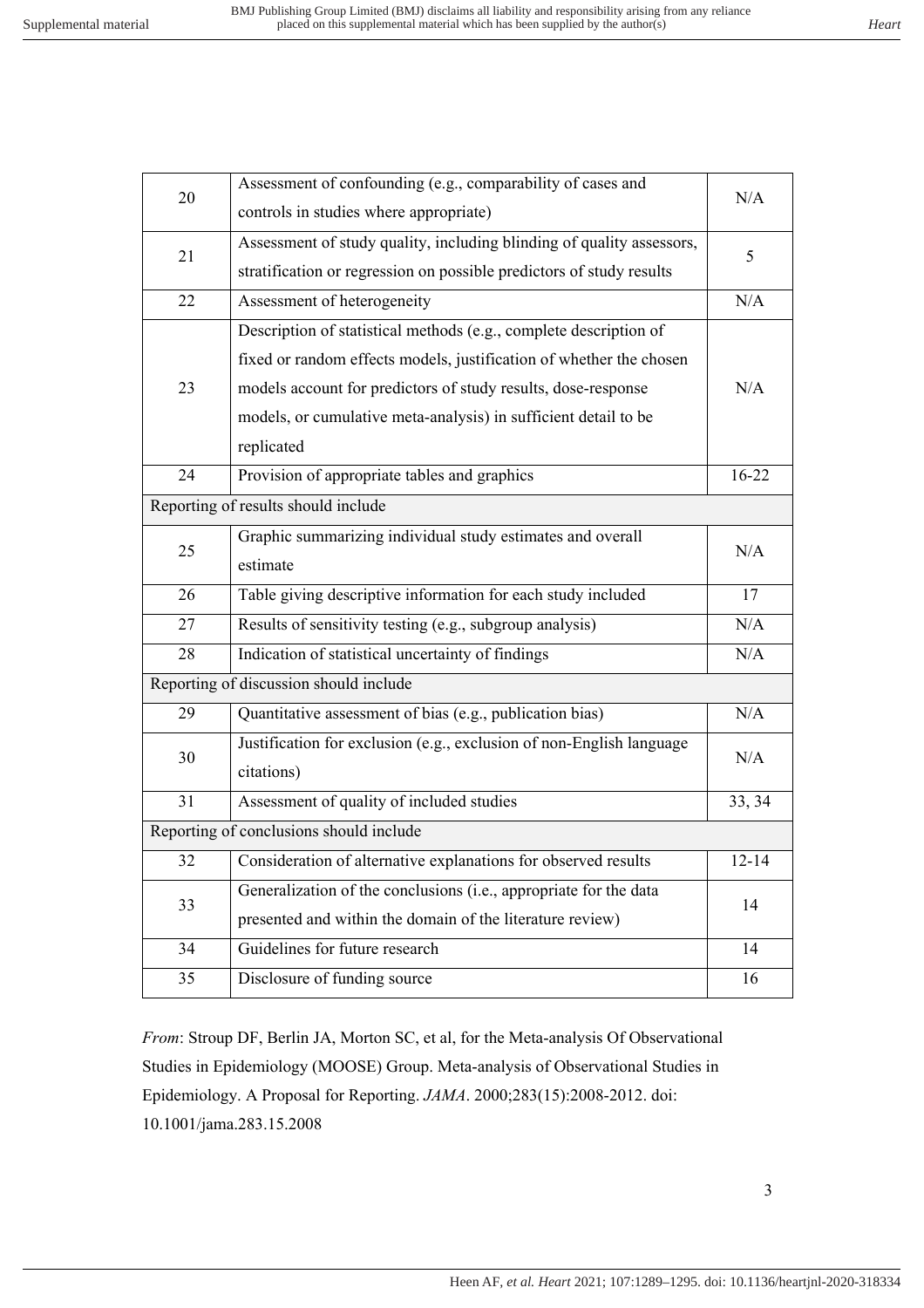# **Appendix 2. Search strategy example – MEDLINE.**

Database searched = OVID Medline Epub Ahead of Print, In-Process & Other Non-Indexed Citations, Ovid MEDLINE(R) Daily and Ovid MEDLINE(R) 1946 to Present

- 1. \*Attitude to Health/
- 2. \*Patient Participation/
- 3. preference\*.ti,ab.
- 4. \*Patient Preference/
- 5. choice.ti.
- 6. choices.ti.
- 7. value\*.ti.
- 8. health state values.ti,ab.
- 9. valuation\*.ti.
- 10. expectation\*.ti,ab.
- 11. attitude\*.ti,ab.
- 12. acceptab\*.ti,ab.
- 13. knowledge.ti,ab.
- 14. point of view.ti,ab.
- 15. user participation.ti,ab.
- 16. users participation.ti,ab.
- 17. users' participation.ti,ab.
- 18. user's participation.ti,ab.
- 19. patient participation.ti,ab.
- 20. patients' participation.ti,ab.
- 21. patients participation.ti,ab.
- 22. patient's participation.ti,ab.
- 23. patient perspective\*.ti,ab.
- 24. patients perspective\*.ti,ab.
- 25. patients' perspective\*.ti,ab.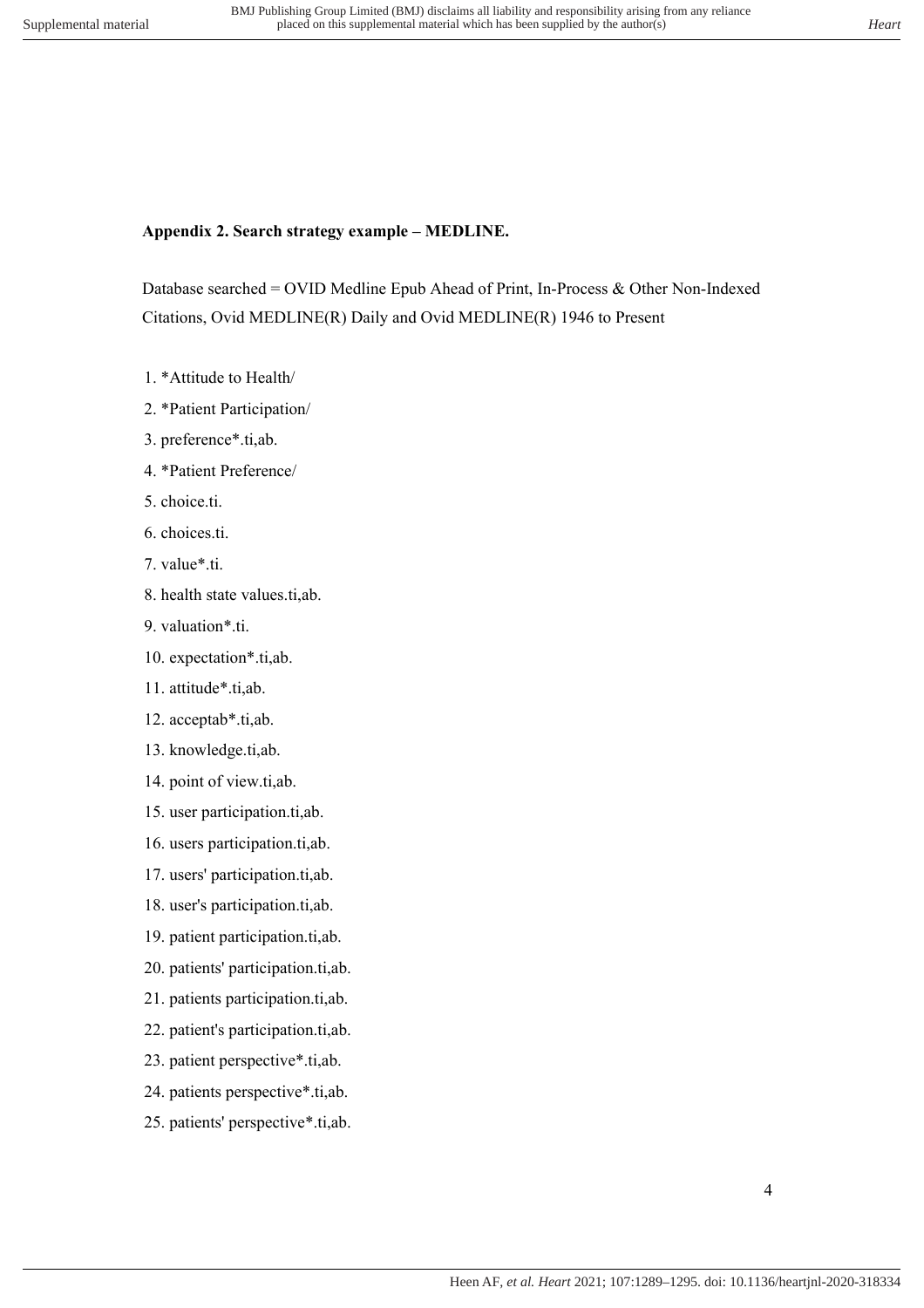- 26. patient's perspective\*.ti,ab.
- 27. patient perce\*.ti,ab.
- 28. patients perce\*.ti,ab.
- 29. patients' perce\*.ti,ab.
- 30. patient's perce\*.ti,ab.
- 31. health perception\*.ti,ab.
- 32. user view\*.ti,ab.
- 33. users view\*.ti,ab.
- 34. users' view\*.ti,ab.
- 35. user's view\*.ti,ab.
- 36. patient view\*.ti,ab.
- 37. patients view\*.ti,ab.
- 38. patients' view\*.ti,ab.
- 39. patient's view\*.ti,ab.
- 40. or/1-39
- 41. patient\*.ti.
- 42. user\*.ti.
- 43. men.ti.
- 44. women.ti.
- 45. or/41-44
- 46. exp \*Decision Making/
- 47. decision mak\*.ti,ab.
- 48. decisions mak\*.ti,ab.
- 49. decision\*.ti.
- 50. mak\*.ti.
- 51. 49 and 50
- 52. avoidance learning/
- 53. 46 or 47 or 48 or 51 or 52
- 54. 45 and 53
- 55. discrete choice.ti,ab.
- 56. decision board\*.ti,ab.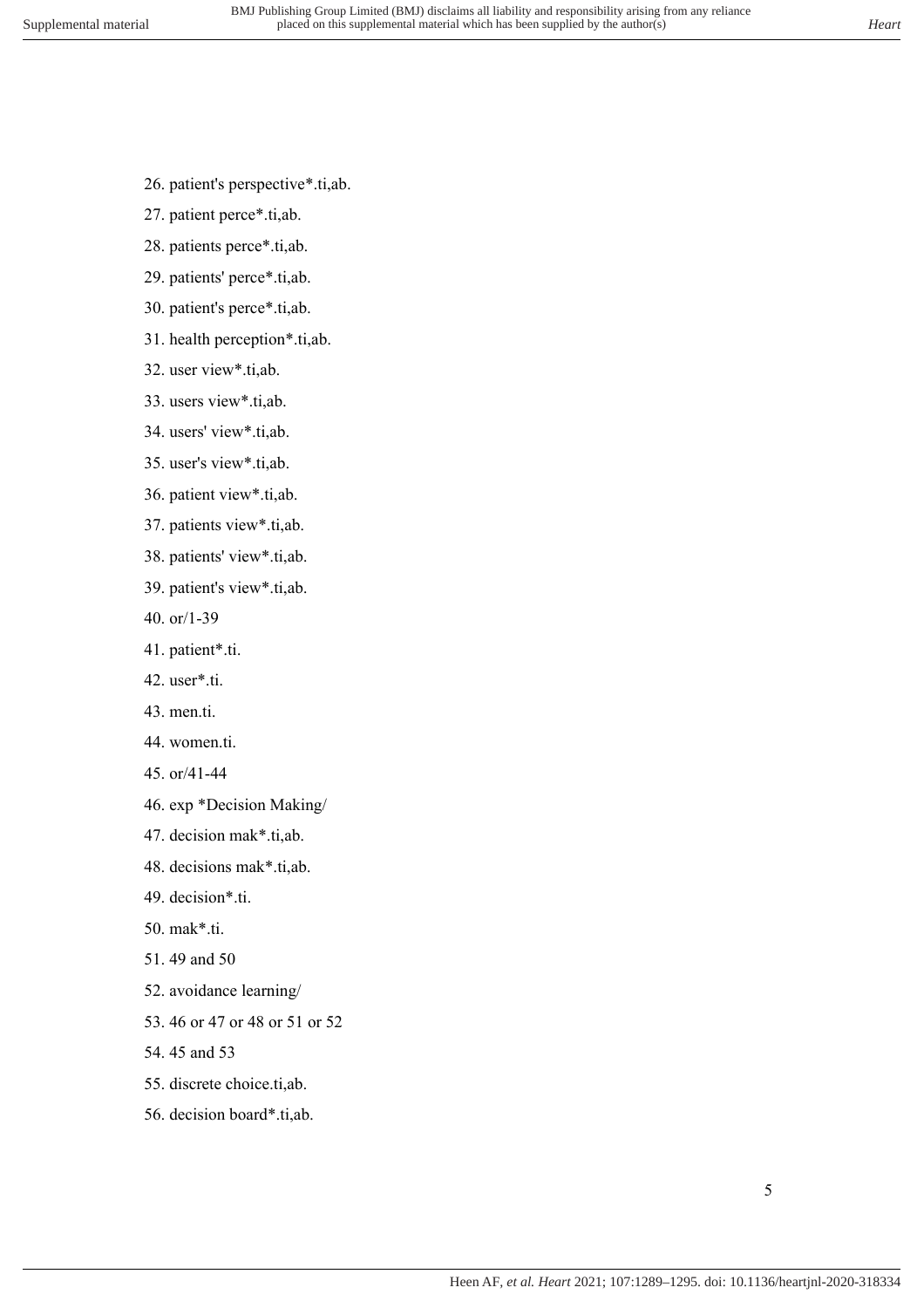- 57. decision analy\*.ti,ab.
- 58. decision-support.ti,ab.
- 59. decision tool\*.ti,ab.
- 60. decision aid\*.ti,ab.
- 61. discrete-choice\*.ti,ab.
- 62. decision\*.ti,ab.
- 63. 55 or 56 or 57 or 58 or 59 or 60 or 61 or 62
- 64. 45 and 63
- 65. 54 or 64
- 66. decision support techniques/
- 67. (health and utilit\*).ti.
- 68. gamble\*.ti,ab.
- 69. prospect theory.ti,ab.
- 70. preference score.ti,ab.
- 71. preference elicitation.ti,ab.
- 72. health utilit\*.ti,ab.

73. (utility and (value\* or score\* or estimate\*)).mp. [mp=title, abstract,

original title, name of substance word, subject heading word, floating sub-

heading word, keyword heading word, organism supplementary concept word,

protocol supplementary concept word, rare disease supplementary concept word, unique identifier, synonyms]

- 74. health state.ti,ab.
- 75. feeling thermometer\*.ti,ab.
- 76. best-worst scaling.ti,ab.
- 77. best worst scaling.mp.
- 78. best worst.ti,ab.
- 79. TTO.ti,ab.
- 80. time trade-off.ti,ab.
- 81. probability trade-off.ti,ab.
- 82. or/66-81
- 83. Choice Behavior/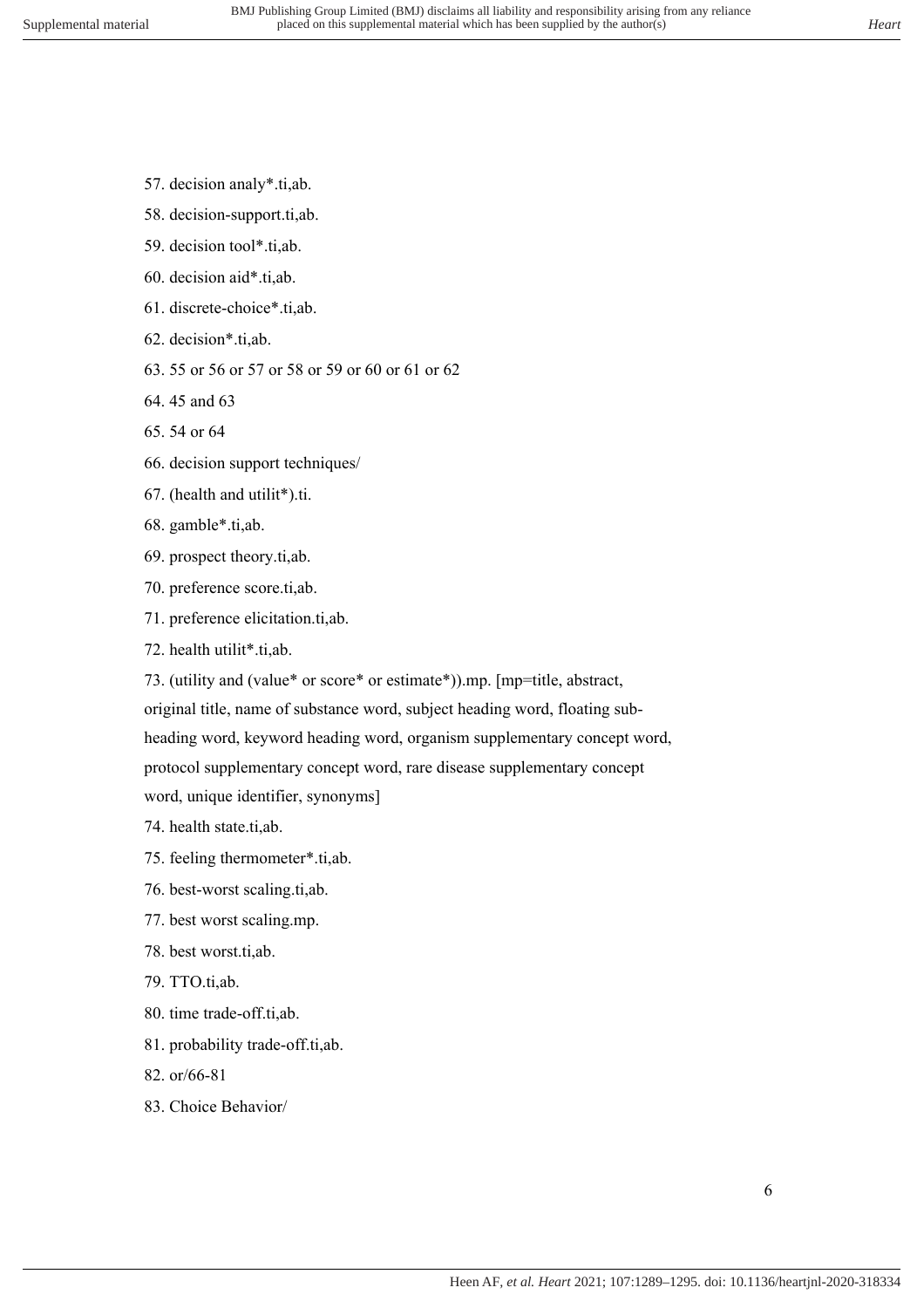- 84. or/66-83
- 85. preference based.ti,ab.
- 86. preference score.ti,ab.
- 87. multiattribute.ti,ab.
- 88. multi attribute.mp.
- 89. EuroQoL 5D.mp.
- 90. EuroQoL5D.ti,ab.
- 91. EQ5D.mp.
- 92. EQ 5D.ti,ab.
- 93. SF6D.ti,ab.
- 94. SF 6D.ti,ab.
- 95. HUI.ti,ab.
- 96. 15D.ti,ab.
- 97. or/85-96
- 98. SF36.ti,ab.
- 99. SF 36.ti,ab.
- 100. SF12.ti,ab.
- 101. SF 12.mp.
- 102. HRQoL.ti,ab.
- 103. QoL.ti,ab.
- 104. quality of life.ti,ab.
- 105. "Quality of Life"/
- 106. or/98-105
- 107. 40 or 65 or 84 or 97 or 106

108. Aortic Stenosis.mp. or exp Aortic Valve Stenosis/

109. (aortic valve implantation or TAVR or transcatheter or transfemoral or transapical or transaxillary or SAVR or heart valve replacement or surgical aortic valve replacement or surgical AVR or SAVR or TAVI or aortic valve replacement or transvascular).af.

- 110. 107 and 108 and 109
- 111. limit 110 to humans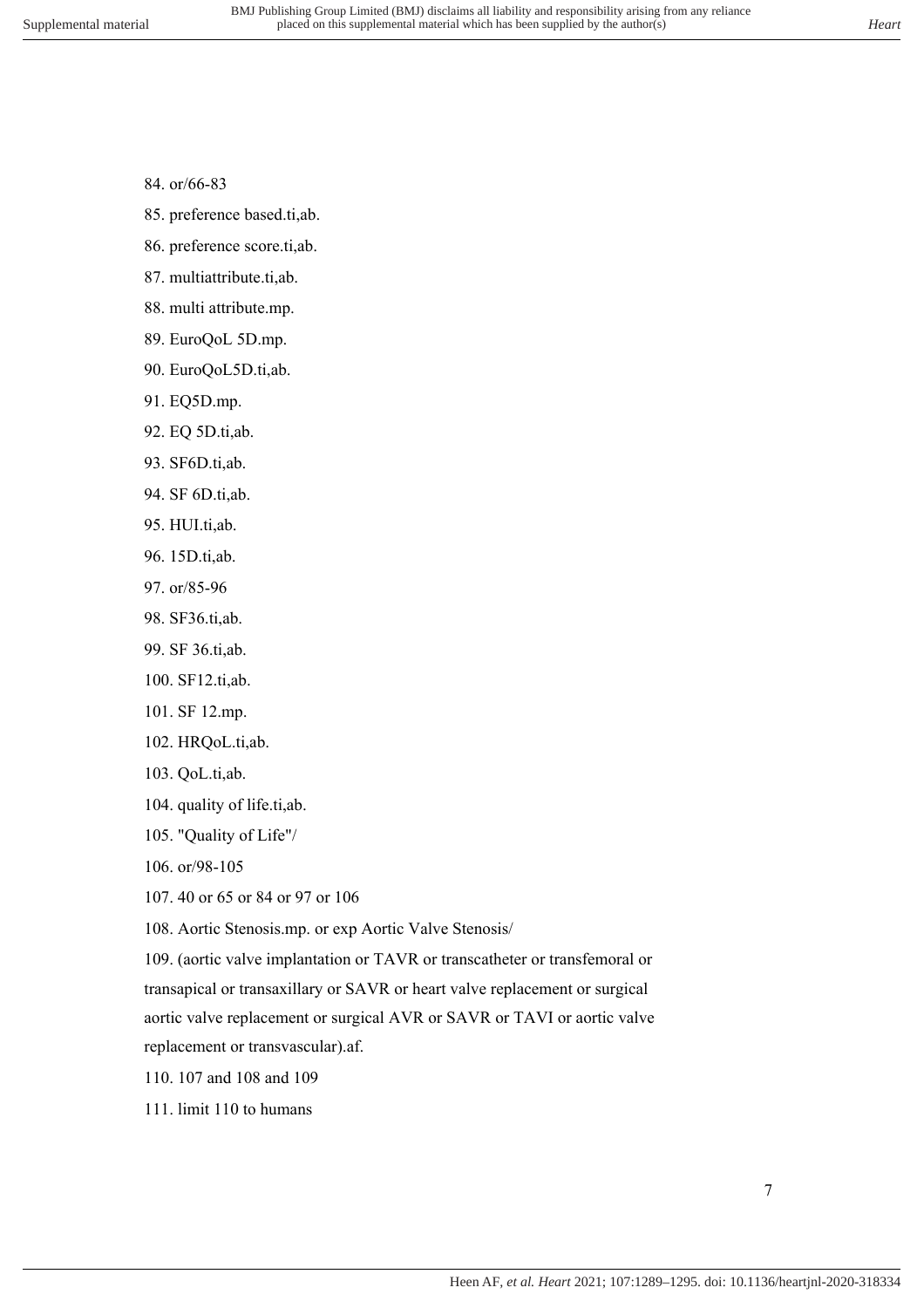#### **Appendix Table 1. Excluded studies, with reasons.**

| $\#$           | <b>Title</b>                                         | <b>First author</b> | Year | <b>Reason for</b> |
|----------------|------------------------------------------------------|---------------------|------|-------------------|
|                |                                                      |                     |      | exclusion         |
| 1              | Toronto Aortic Stenosis Quality of Life Scale        | Styra               | 2019 | Abstract only     |
|                | (TASQ): Development and quality of life in aortic    |                     |      |                   |
|                | stenosis and TAVI patients                           |                     |      |                   |
| $\overline{2}$ | Rapid-cycle development of decision support tools    | Knoepke             | 2018 | Abstract only     |
|                | for patients with symptomatic aortic stenosis        |                     |      |                   |
| $\overline{3}$ | Risk willingness and survival in patients with       | Hussain             | 2019 | Abstract only     |
|                | severe aortic stenosis                               |                     |      |                   |
| $\overline{4}$ | A learning curve for shared decision making: The     | Coylewright         | 2018 | Abstract only     |
|                | impact of physician experience on decision aid       |                     |      |                   |
|                | efficacy in severe aortic stenosis                   |                     |      |                   |
| 5              | Subjective preferences and goal among the patients   | Sugiura             | 2019 | Abstract only     |
|                | treated with transaortic valvular replacement        |                     |      |                   |
| 6              | Patients and their physicians do not agree on shared | Coylewright         | 2016 | Not about values  |
|                | decision making in transcatheter aortic valve        |                     |      | and preferences   |
|                | replacement                                          |                     |      | elicitation       |
| $\tau$         |                                                      | Wright              | 2016 | Not about values  |
|                | Is it worth it? A collaborative clinical decision    |                     |      | and preferences   |
|                | making exercise using an old-school debate           |                     |      | elicitation       |
| 8              | The medically managed patient with severe            | Dharmarajan         | 2017 | Not about values  |
|                | symptomatic aortic stenosis in the TAVR era:         |                     |      | and preferences   |
|                | Patient characteristics, reasons for medical         |                     |      | elicitation       |
|                | management, and quality of shared decision           |                     |      |                   |
|                | making at heart valve treatment centers              |                     |      |                   |
| 9              | Patients' Decision Making About Undergoing           | Olsson              | 2016 | Not about values  |
|                | Transcatheter Aortic Valve Implantation for Severe   |                     |      | and preferences   |
|                | Aortic Stenosis                                      |                     |      | elicitation       |
| 10             |                                                      | Hussain             | 2017 | Not about values  |
|                | Determinants and Outcome of Decision Making          |                     |      | and preferences   |
|                | Among Patients with Severe Aortic Stenosis           |                     |      | elicitation       |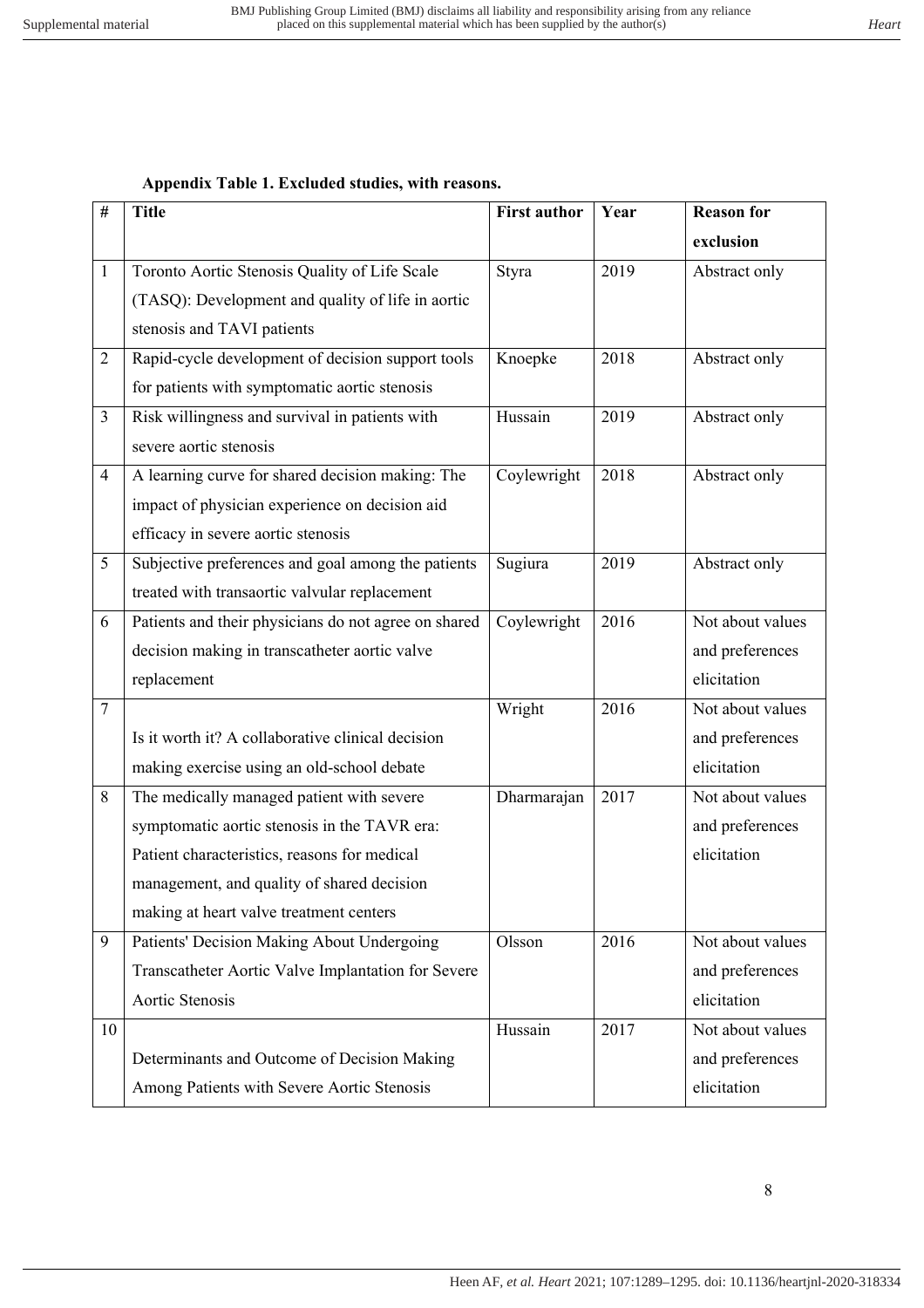| 11 | Patients' self-reported function, symptoms and        | Olsson    | 2017 | Not about values |
|----|-------------------------------------------------------|-----------|------|------------------|
|    | health-related quality of life before and 6 months    |           |      | and preferences  |
|    | after transcatheter aortic valve implantation and     |           |      | elicitation      |
|    | surgical aortic valve replacement                     |           |      |                  |
| 12 | Self-reported health status, treatment decision and   | Oterhals  | 2017 | Not about values |
|    | survival in asymptomatic and symptomatic patients     |           |      | and preferences  |
|    | with aortic stenosis in a Western Norway              |           |      | elicitation      |
|    | population undergoing conservative treatment: a       |           |      |                  |
|    | cross-sectional study with 18 months follow-up        |           |      |                  |
| 13 | [ANMCO/SIC/SICI-GISE/SICCH Consensus                  | Pulignano | 2016 | Not about values |
|    | document: Risk stratification in elderly patients     |           |      | and preferences  |
|    | undergoing cardiac surgery and transcatheter aortic   |           |      | elicitation      |
|    | valve implantation]                                   |           |      |                  |
| 14 | Patients and informal caregivers' experience of       | Rosseel   | 2019 | Not about values |
|    | surgical and transcatheter aortic valve replacement:  |           |      | and preferences  |
|    | Real-world data contributing to establish value-      |           |      | elicitation      |
|    | based medicine in Denmark                             |           |      |                  |
| 15 | Current decision making and short-term outcome in     | Van       | 2016 | Not about values |
|    | patients with degenerative aortic stenosis: the       | Mieghem   |      | and preferences  |
|    | Pooled-RotterdAm-Milano-Toulouse In                   |           |      | elicitation      |
|    | Collaboration Aortic Stenosis survey                  |           |      |                  |
| 16 | Factors influencing the choice between                | Tarantini | 2020 | Not about values |
|    | transcatheter and surgical treatment of severe aortic |           |      | and preferences  |
|    | stenosis in patients younger than 80 years: Results   |           |      | elicitation      |
|    | from the OBSERVANT study                              |           |      |                  |
| 17 | Transforming the experience of aortic valve disease   | Kirk      | 2019 | Not about values |
|    | in older patients: A qualitative study                |           |      | and preferences  |
|    |                                                       |           |      | elicitation      |
| 18 | Long-term outcomes of transcatheter versus            | Kang      | 2019 | Not about values |
|    | surgical aortic valve replacement in low risk,        |           |      | and preferences  |
|    | elderly patients with severe aortic stenosis          |           |      | elicitation      |
|    |                                                       |           |      |                  |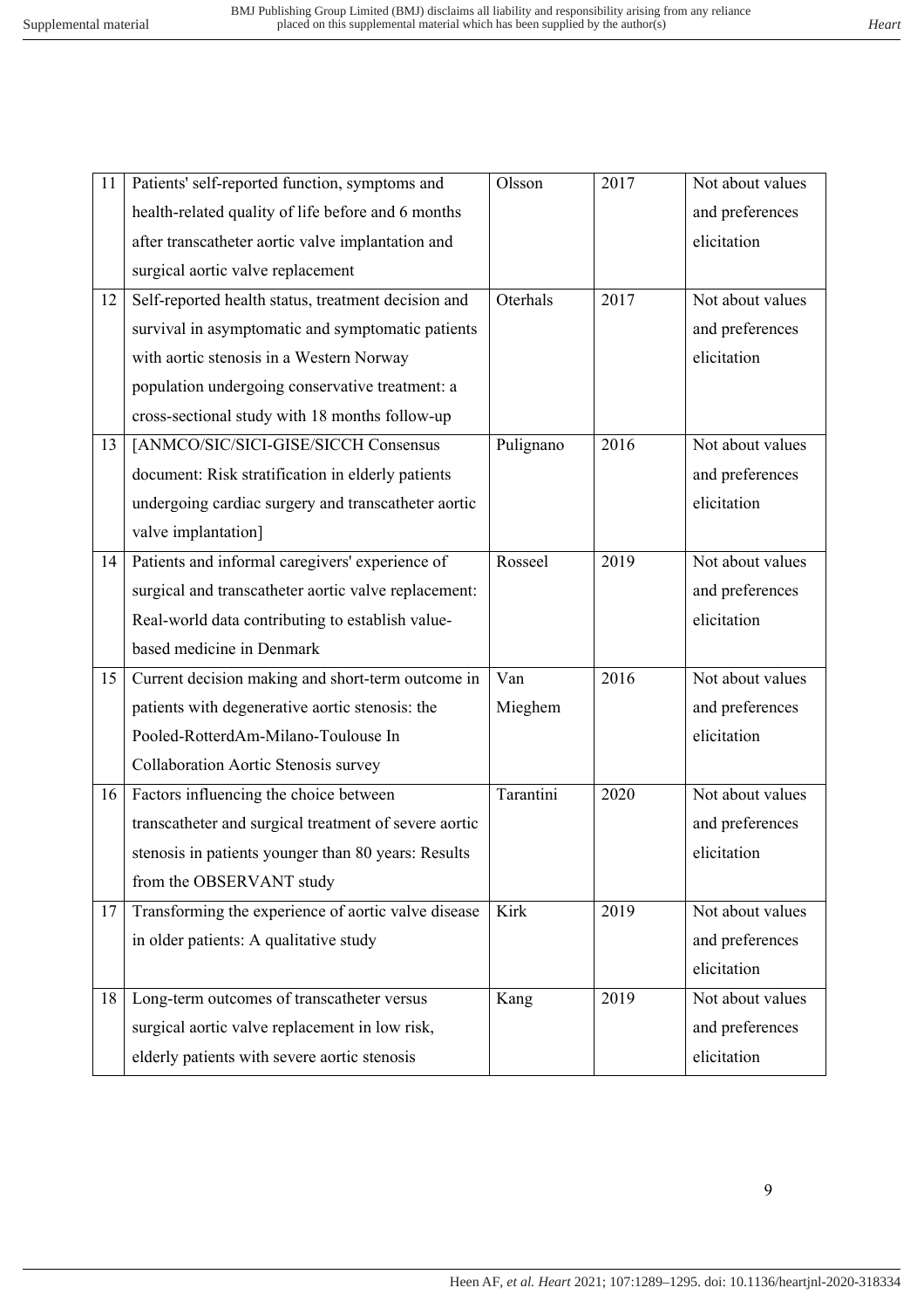| 19 | Reasons for choosing conservative management in      | Ishii          | 2019 | Not about values  |
|----|------------------------------------------------------|----------------|------|-------------------|
|    | symptomatic patients with severe aortic stenosis -   |                |      | and preferences   |
|    | Observations from the CURRENT AS registry            |                |      | elicitation       |
| 20 | Patient disposition and clinical outcome after       | Gorecka        | 2019 | Not about values  |
|    | referral to a dedicated TAVI clinic                  |                |      | and preferences   |
|    |                                                      |                |      | elicitation       |
| 21 | Validation of a Heart Team Performance for           | D'Aronco       | 2019 | Not about values  |
|    | Patients with Severe Aortic Stenosis                 |                |      | and preferences   |
|    |                                                      |                |      | elicitation       |
| 22 | The Learning Curve for Shared Decision-making in     | Coylewright    | 2020 | Not about values  |
|    | Symptomatic Aortic Stenosis                          |                |      | and preferences   |
|    |                                                      |                |      | elicitation       |
| 23 | Pilot Study of a Patient Decision Aid for Valve      | Anaya          | 2019 | Not about values  |
|    | Choices in Surgical Aortic Valve Replacement         |                |      | and preferences   |
|    |                                                      |                |      | elicitation       |
| 24 | Exploring the experience of early discharge after    | Knoll          | 2018 | Not about values  |
|    | transcatheter aortic valve implantation for older    |                |      | and preferences   |
|    | adults and their informal caregivers (Dissertation)  |                |      | elicitation       |
| 25 | Living with Aortic Stenosis: A Phenomenological      | Hagen-Peter    | 2015 | Not about values  |
|    | Study of Patients' Experiences and Subsequent        |                |      | and preferences   |
|    | Health Choices (Dissertation)                        |                |      | elicitation       |
| 26 | Low Gradient Aortic Stenosis: Who Benefits From      |                |      | Not primary study |
|    | Intervention?                                        | Baumgartner    | 2019 |                   |
| 27 | TAVR in Patients With End-Stage Renal Disease        |                |      | Not primary study |
|    | and Critical Aortic Stenosis: Hard Choices           | <b>Bayliss</b> | 2019 |                   |
| 28 | Quality of life after transcatheter aortic valve     |                |      | Not primary study |
|    | replacement                                          | Bonow          | 2017 |                   |
| 29 | TAVR: A Good Fix, But It Cannot Fix Everything       | Carabello      | 2016 | Not primary study |
| 30 | Treating of aortic valve stenosis in real-life: A    |                |      | Not primary study |
|    | multifaceted decision-making challenge               | Franken        | 2017 |                   |
| 31 | Are transcatheter procedures the treatment of        | Hernandez-     |      | Not primary study |
|    | choice for all patients with severe aortic stenosis? | Vaquero        | 2017 |                   |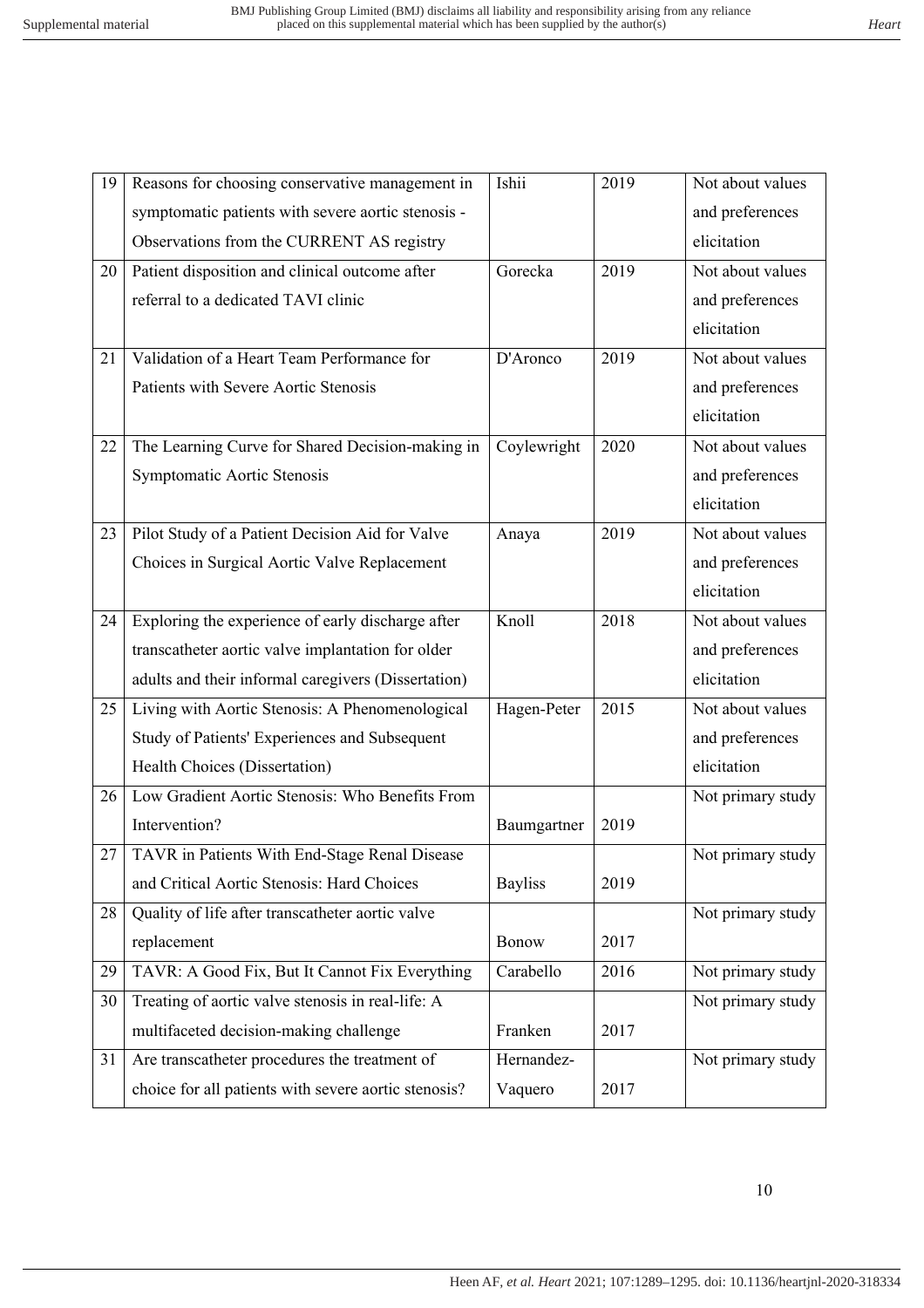| 32 | The less complex the case is, the more complex is it |           |      | Not primary study |
|----|------------------------------------------------------|-----------|------|-------------------|
|    | to choose? The case of lower risk patients with      |           |      |                   |
|    | aortic valve stenosis                                | Lemos     | 2018 |                   |
| 33 | Elevating Aortic Stenosis Treatment?                 | McCabe    | 2018 | Not primary study |
| 34 | Transcatheter aortic valve implantation in patients  |           |      | Not primary study |
|    | with severe aortic stenosis: Does lower-risk profile |           |      |                   |
|    | mean a young patient?                                | Michel    | 2019 |                   |
| 35 | Transcatheter aortic valve replacement: Suitable for |           |      | Not primary study |
|    | all?                                                 | Minakata  | 2018 |                   |
| 36 | Aortic stenosis: Treat the patient not the numbers   | Otto      | 2018 | Not primary study |
| 37 | Surgical or transcatheter aortic-valve replacement   | Reyes     | 2017 | Not primary study |
| 38 | From knowledge to wisdom                             | Sousa-Uva | 2018 | Not primary study |
| 39 | TAVR - The future of aortic stenosis management      | Ullah     | 2016 | Not primary study |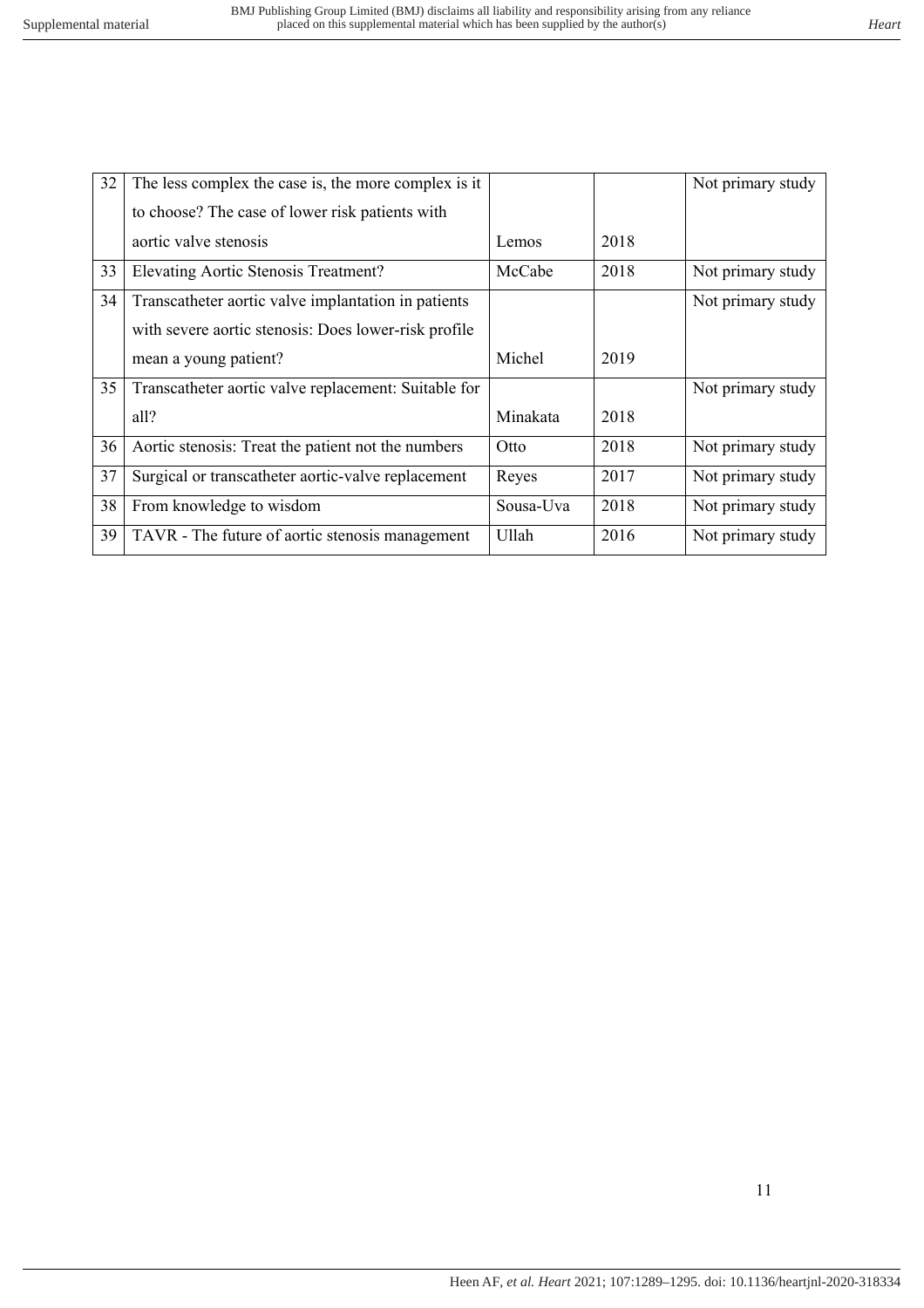| <b>Study</b>         | Data       | <b>Setting</b> | <b>Funding source</b>          | <b>Conflicts of interest</b>          |
|----------------------|------------|----------------|--------------------------------|---------------------------------------|
|                      | collection |                |                                |                                       |
|                      | period     |                |                                |                                       |
| Quantitative studies |            |                |                                |                                       |
| Marsh 2020           | July-      | Not            | <b>Edwards Lifesciences</b>    | Two authors are employees of          |
|                      | August     | applicable     |                                | Edwards Lifesciences. Three studies   |
|                      | 2018       | (online)       |                                | are employees of Evidera. Evidera     |
|                      |            | survey)        |                                | received funding from Edwards         |
|                      |            |                |                                | Lifesciences to conduct the study and |
|                      |            |                |                                | develop the manuscript.               |
| Hussain              | May 2010-  | Large          | Norwegian Health Association   | No conflict of interest               |
| 2016                 | April 2014 | university     | and Inger and John Fredriksen  |                                       |
|                      |            | hospital       |                                |                                       |
| Qualitative studies  |            |                |                                |                                       |
| Coylewright          | June 2012- | Tertiary       | No funding sources             | No conflict of interest               |
| 2015                 | August     | academic       |                                |                                       |
|                      | 2014       | medical        |                                |                                       |
|                      |            | institution    |                                |                                       |
| Olsson 2016          | May 2010-  | Large          | Vasterbotten's County Council, | No conflict of interest               |
|                      | June 2011  | university     | Umea°University, and The       |                                       |
|                      |            | hospital       | Heart Foundation of Northern   |                                       |
|                      |            |                | Sweden                         |                                       |
| Skaar 2017           | February   | Large          | Grieg Foundation, Department   | NR                                    |
|                      | 2014-April | university     | of Heart Disease, Haukeland    |                                       |
|                      | 2015       | hospital       | University Hospital and Kavli  |                                       |
|                      |            |                | Research Centre for Geriatrics |                                       |
|                      |            |                | and Dementia, Haraldsplass     |                                       |
|                      |            |                | Deaconess Hospital, Bergen.    |                                       |
| Lauck $2016$         | <b>NR</b>  | Provincial     | Providence Health Care Nursing | Four authors are consultants to       |
|                      |            | cardiac        | Research Competition           | Edward Lifesciences. One author is a  |
|                      |            | <b>TAVI</b>    |                                | consultant for Edward Lifesciences,   |
|                      |            | center         |                                | St. Jude Medical and Abbott Inc.,     |
|                      |            |                |                                | HearthWare, and Norvasc.              |
| Ontario              | <b>NR</b>  | Not            | Health Quality Ontario         | $\rm NR$                              |
| Health<br>Technology |            | applicable     |                                |                                       |
| Assessment           |            | (phone         |                                |                                       |
| Series<br>2018       |            | interview)     |                                |                                       |
|                      |            |                |                                |                                       |

#### **Appendix Table 2. Additional study and participant demographics.**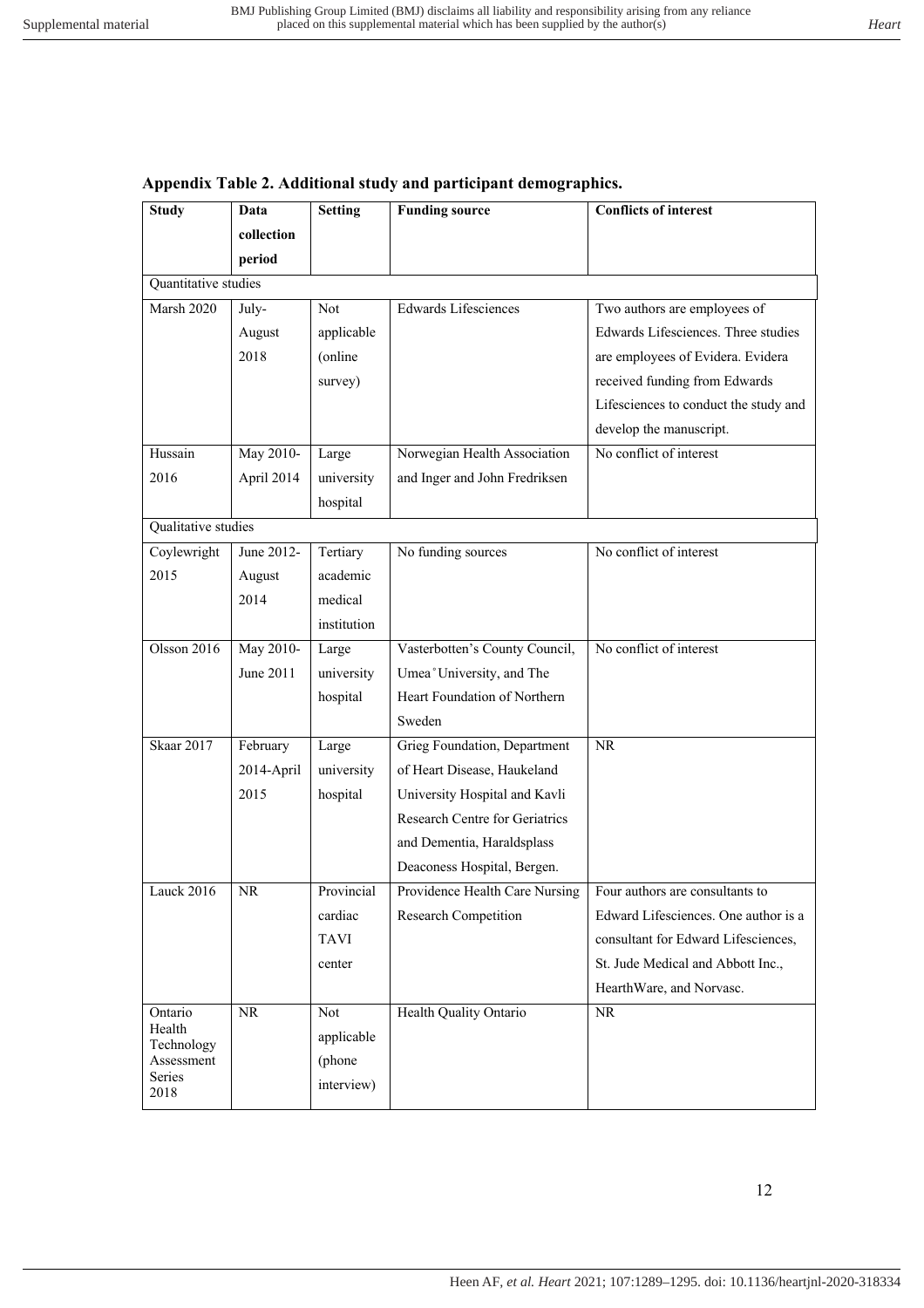| Frank      | 2015-2017 | Tertiary    | Partially funded from Edwards | NR. |
|------------|-----------|-------------|-------------------------------|-----|
| 2019/Styra |           | academic    | Lifesciences (manufacturer of |     |
| 2019       |           | medical     | TAVI valves)                  |     |
|            |           | institution |                               |     |

NR = Not reported.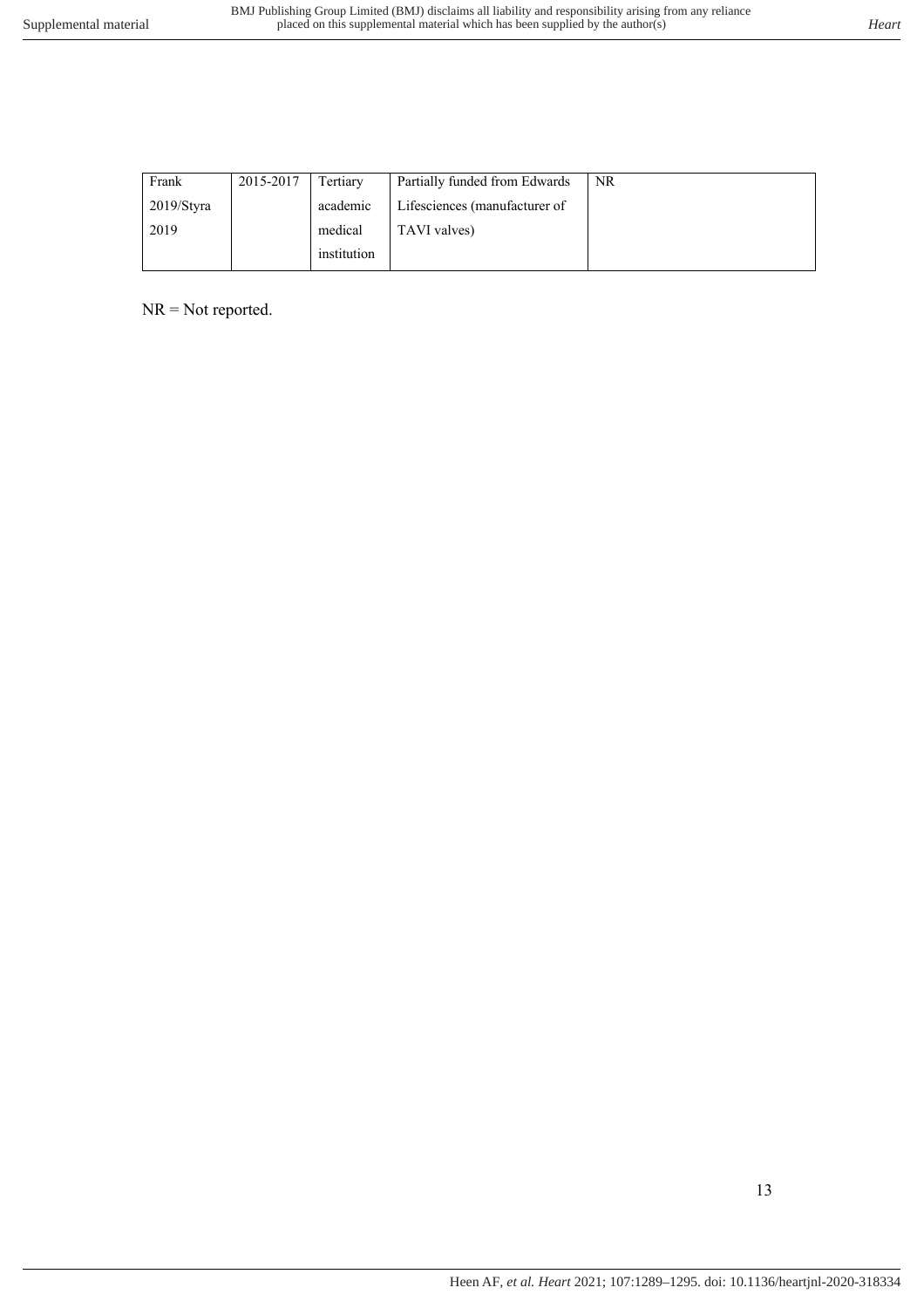#### **Appendix Table 3. Qualitative study quality.**

| Study                                    | Coylewright<br>2016 | Ontario<br>Health<br>Technology<br>Assessment<br>Series<br>2018 | Lauck 2015     | Olsson<br>2019 | <b>Skaar 2019</b> | Styra/Frank<br>2019 |
|------------------------------------------|---------------------|-----------------------------------------------------------------|----------------|----------------|-------------------|---------------------|
| 1. Was there a clear statement of the    | Yes                 | Yes                                                             | Yes            | Yes            | Yes               | Yes                 |
| aims of the research?                    |                     |                                                                 |                |                |                   |                     |
| 2. Is a qualitative methodology          | Yes                 | Yes                                                             | Yes            | Yes            | Yes               | Yes                 |
| appropriate?                             |                     |                                                                 |                |                |                   |                     |
| 3. Was the research design appropriate   | Yes                 | Yes                                                             | Yes            | Yes            | Yes               | Yes                 |
| to address the aims of the research?     |                     |                                                                 |                |                |                   |                     |
| 4. Was the recruitment strategy          | No                  | Can't tell                                                      | No             | Yes            | Yes               | Yes                 |
| appropriate to the aims of the research? |                     |                                                                 |                |                |                   |                     |
| 5. Was the data collected in a way that  | Yes                 | Yes                                                             | Yes            | Yes            | Yes               | Can't tell          |
| addressed the research issue?            |                     |                                                                 |                |                |                   |                     |
| 6. Has the relationship between          | Can't tell          | N <sub>o</sub>                                                  | N <sub>o</sub> | N <sub>o</sub> | Yes               | N <sub>o</sub>      |
| researcher and participants been         |                     |                                                                 |                |                |                   |                     |
| adequately considered?                   |                     |                                                                 |                |                |                   |                     |
| 7. Have ethical issues been taken into   | Yes                 | Can't tell                                                      | Yes            | Yes            | Yes               | Yes                 |
| consideration?                           |                     |                                                                 |                |                |                   |                     |
| 8. Was the data analysis sufficiently    | No                  | Can't tell                                                      | Yes            | Yes            | Yes               | Can't tell          |
| rigorous?                                |                     |                                                                 |                |                |                   |                     |
| 9. Is there a clear statement of         | Yes                 | Yes                                                             | Yes            | Yes            | Yes               | Yes                 |
| findings?                                |                     |                                                                 |                |                |                   |                     |
| Overall methodological limitations       | Moderate            | Serious                                                         | Moderate       | No or very     | No or very        | No or very          |
|                                          |                     |                                                                 |                | minor          | minor             | minor               |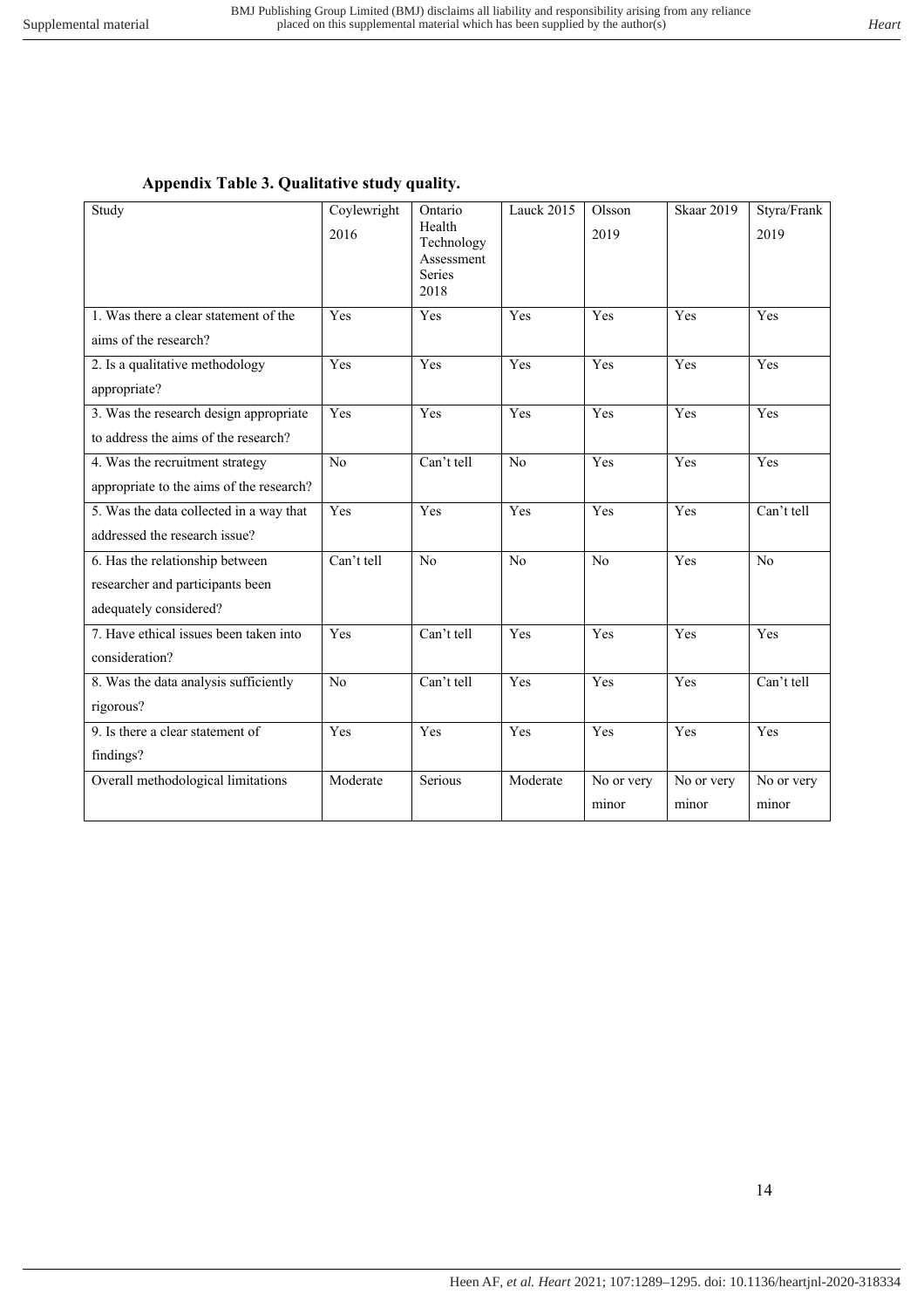|  |  | Appendix Table 4. Quantitative study quality. |  |  |
|--|--|-----------------------------------------------|--|--|
|--|--|-----------------------------------------------|--|--|

| Risk of bias criteria      |                                                | Hussain 2016  | <b>Marsh 2020</b> |
|----------------------------|------------------------------------------------|---------------|-------------------|
| Selection of participants  | Was an appropriate study sample selected       | Moderate risk | Serious risk      |
| into the study             | from the sampling frame?                       | of bias       | of bias           |
| Completeness               | Was the attrition sufficiently low to minimize | Moderate risk | Serious risk      |
| of data                    | the risk of bias?                              | of bias       | of bias           |
| Measurement                | Was the instrument used for eliciting relative | Moderate risk | Low risk of       |
| Instrument: Choice of the  | importance of outcomes valid and reliable?     | of hias       | hias              |
| methodology                |                                                |               |                   |
| Measurement                | Was the instrument administered in the         | Low risk of   | Moderate risk     |
| Instrument: Administration | intended way?                                  | bias          | of bias           |
| of the methodology         |                                                |               |                   |
| Measurement                | Was a valid representation of the outcome      | Moderate risk | Serious risk      |
| Instrument: Outcome        | (health state) utilized?                       | of bias       | of bias           |
| presentation               |                                                |               |                   |
| Measurement                | Did the researchers check the understanding    | Moderate risk | Low risk of       |
| Instrument: Understanding  | of the instrument?                             | of bias       | bias              |
| of the methodology         |                                                |               |                   |
| Data analysis              | Were the results analyzed appropriately to     | Moderate risk | Serious risk      |
|                            | avoid influence of bias and confounding?       | of bias       | of bias           |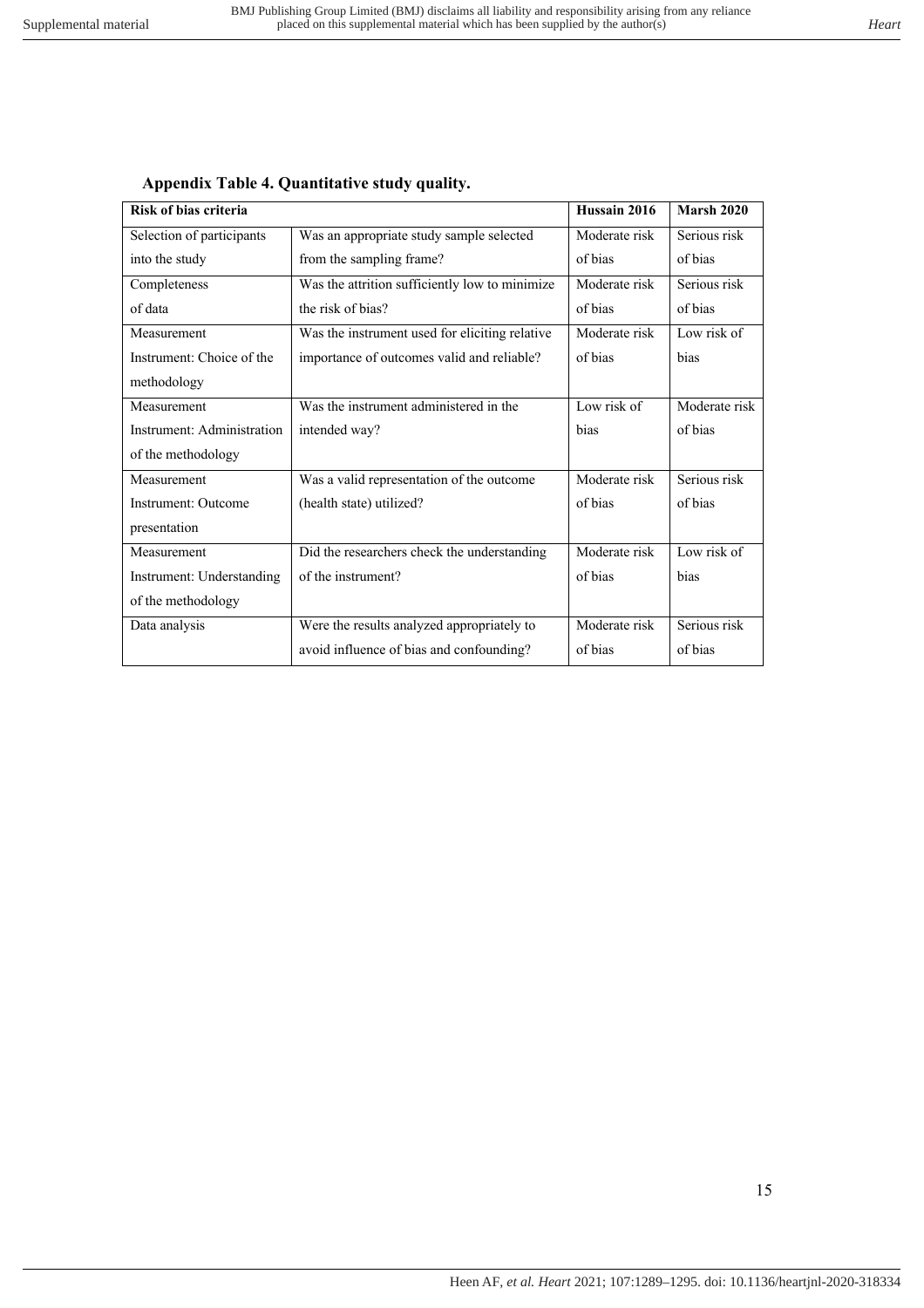#### **Appendix Table 5. Qualitative results - CERQual Summary of Findings**

| <b>Summary of Qualitative Review Findings</b>                                               | Reference   | <b>Explanation of CERQual assessment</b>                          |  |
|---------------------------------------------------------------------------------------------|-------------|-------------------------------------------------------------------|--|
|                                                                                             |             |                                                                   |  |
| Values and preferences concerning perioperative mortality risk of procedure                 |             |                                                                   |  |
| Patients with severe aortic stenosis viewed declining                                       | 23          | Limited, thin data to support this finding, only one study that   |  |
| treatment to be worse than accepting the risk related to the                                |             | did address both TAVI and SAVR                                    |  |
| procedure                                                                                   |             |                                                                   |  |
| Risk willingness varied considerably, but many patients                                     | 21 23       | Limited, thin data to support this finding, not enough studies,   |  |
| were generally willing to accept a high perioperative                                       |             | not enough settings, and studies did not address both TAVI and    |  |
| mortality risk when undergoing aortic valve replacement                                     |             | SAVR.                                                             |  |
| Values and preferences concerning health-related quality of life when deciding on treatment |             |                                                                   |  |
| Function/ activities of daily living                                                        |             |                                                                   |  |
| Patients aimed for improved body function, better health                                    | 21 27 23 22 | Studies with methodological limitations, limited, thin data to    |  |
| and activities of daily living when deciding on treatment.                                  |             | support this finding, not enough studies, not enough settings and |  |
|                                                                                             |             | all but one study did not address both TAVI and SAVR, and         |  |
|                                                                                             |             | when it was reported it was separate                              |  |
| Patient-defined goals central to decision-making included                                   | 21 27 23 24 | Studies with methodological limitations, limited, thin data to    |  |
| specific activities and hobbies.                                                            |             | support this finding, not enough studies, not enough settings and |  |
|                                                                                             |             | studies did not address both TAVI and SAVR.                       |  |
|                                                                                             |             |                                                                   |  |
| Patients emphasized importance of managing by oneself                                       | 21 27 24 22 | Studies with methodological limitations, limited, thin data to    |  |
| or be independent as reasons to undergo treatment.                                          |             | support this finding, not enough studies, not enough settings and |  |
|                                                                                             |             | studies did not address both TAVI and SAVR.                       |  |
| Improve quality of life                                                                     |             |                                                                   |  |
| Patients hoped the procedure would improve their quality                                    | 27 22 23 24 | Studies with methodological limitations, limited, thin data to    |  |
| of life, and spoke of their desire to get back to 'normal',                                 |             | support this finding, not enough studies, not enough settings and |  |
| have a 'good life' or have a 'new lease on life' when                                       |             | studies and studies did not address both TAVI and SAVR            |  |
| deciding on treatment.                                                                      |             |                                                                   |  |
|                                                                                             |             |                                                                   |  |
| Maintaining independence/obligations                                                        |             |                                                                   |  |
| Patients reported their sense of responsibility to maintain                                 | 21 27 24 22 | Studies with methodological limitations, limited, thin data to    |  |
| the best possible health condition to be able to fulfill their                              |             | support this finding, not enough studies, not enough settings and |  |
| obligations, including on financial management,                                             |             | all but one study did not address both TAVI and SAVR, and         |  |
| maintaining one's home and participating in day-to-day                                      |             | when it was reported it was separate                              |  |
| activities.                                                                                 |             |                                                                   |  |